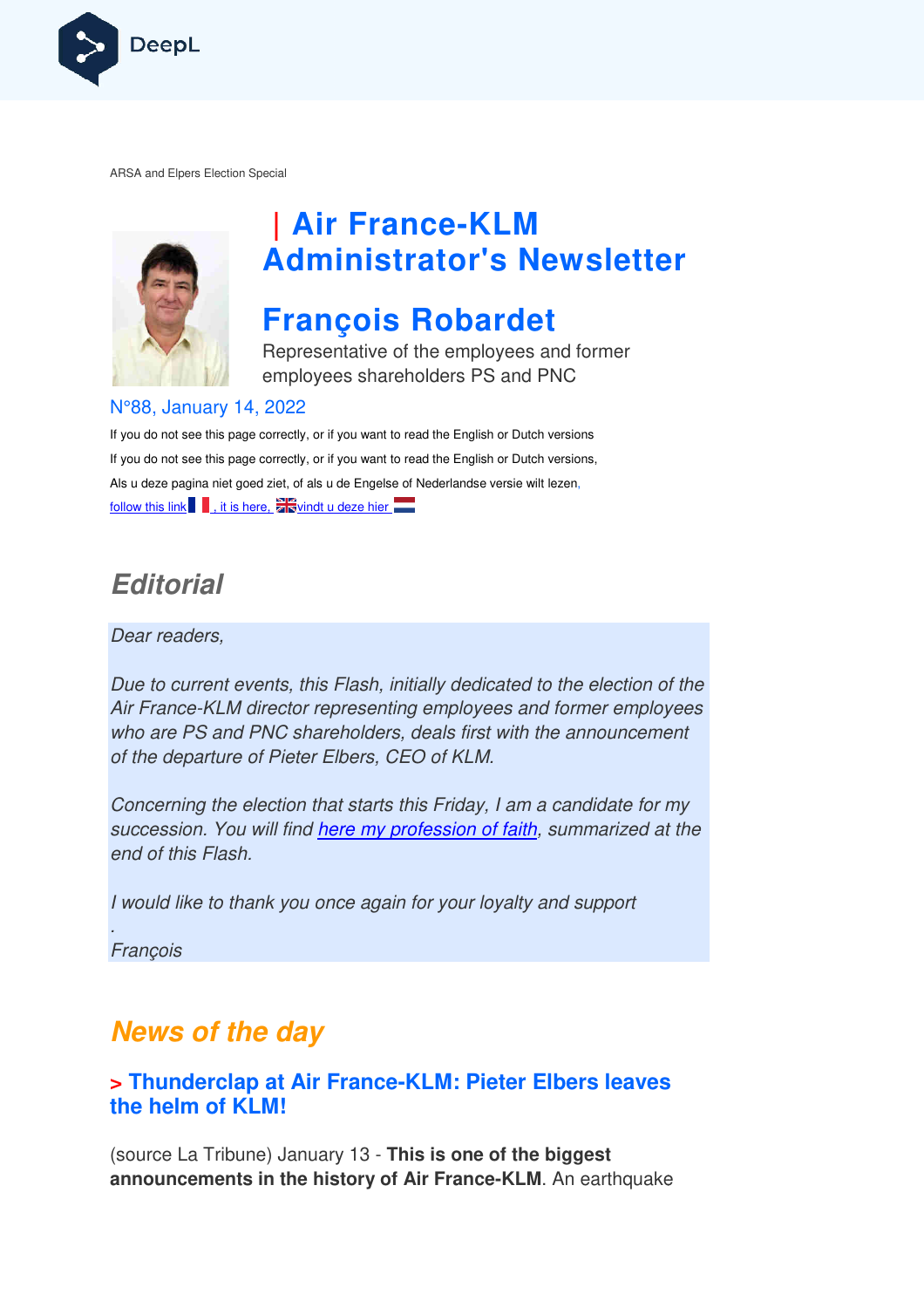that affects one of the most emblematic figures of KLM, the powerful Dutch subsidiary of the group. A personality recognized worldwide in the air transport industry for his high-flying performance, but who also symbolizes the tensions that have plagued relations between KLM on the one hand, and its parent company Air France-KLM and Air France on the other for several years. (...) **Pieter Elbers, 51, chairman of the board of the Dutch company since 2014 will leave the company**. His third term will not be renewed and he will leave the carrier at the end of his current term, which runs until 2023.

#### (...)

The departure of Pieter Elbers could even be anticipated if his successor is appointed before this deadline, argues a person close to the case. Officially, the succession process is starting.

#### (...)

Because if the announcement has the effect of a bomb today, it has nevertheless been prepared behind the scenes for many months. Since last spring, tumultuous negotiations between the various parties involved (the group's management, the board's appointments committee, the Dutch state and Pieter Elbers, who has been open to a departure from the beginning) have constantly postponed the announcement of the decision, which was initially expected last July, before being postponed to the end of last year, and then to the beginning of this year.

It is clear that **this departure has its origins in the strained relations between Pieter Elbers and Ben Smith,** the Canadian CEO of Air France-KLM, since the latter was appointed head of the group in August 2018.

### (...)

From the beginning, the current did not pass between the two men. As much for ego issues as for strategic differences on the functioning of the group, between a vision of further integration advocated by the Canadian, and that of an autonomy of KLM defended by the Dutchman. Indeed, **internationally recognized by his peers for the successful transformation of KLM, Pieter Elbers** (who had refused to take the reins of Air France-KLM before the position was offered to Ben Smith) had **difficulty accepting not only the authority of the Canadian, the little-known number 2 of a company smaller than KLM** (Air Canada), but also his desire to fully play his role as big boss of Air France-KLM. A vision that could only be opposed to that of Pieter Elbers, a staunch defender of the Dutch company's autonomy, who ensured that KLM remained an impregnable fortress for Air France-KLM.

Symbolized by the refusal to allow the Air France-KLM boss to sit on the KLM board, **this attitude also reflected KLM's distrust of the parent company**, a French-registered holding company often accused by the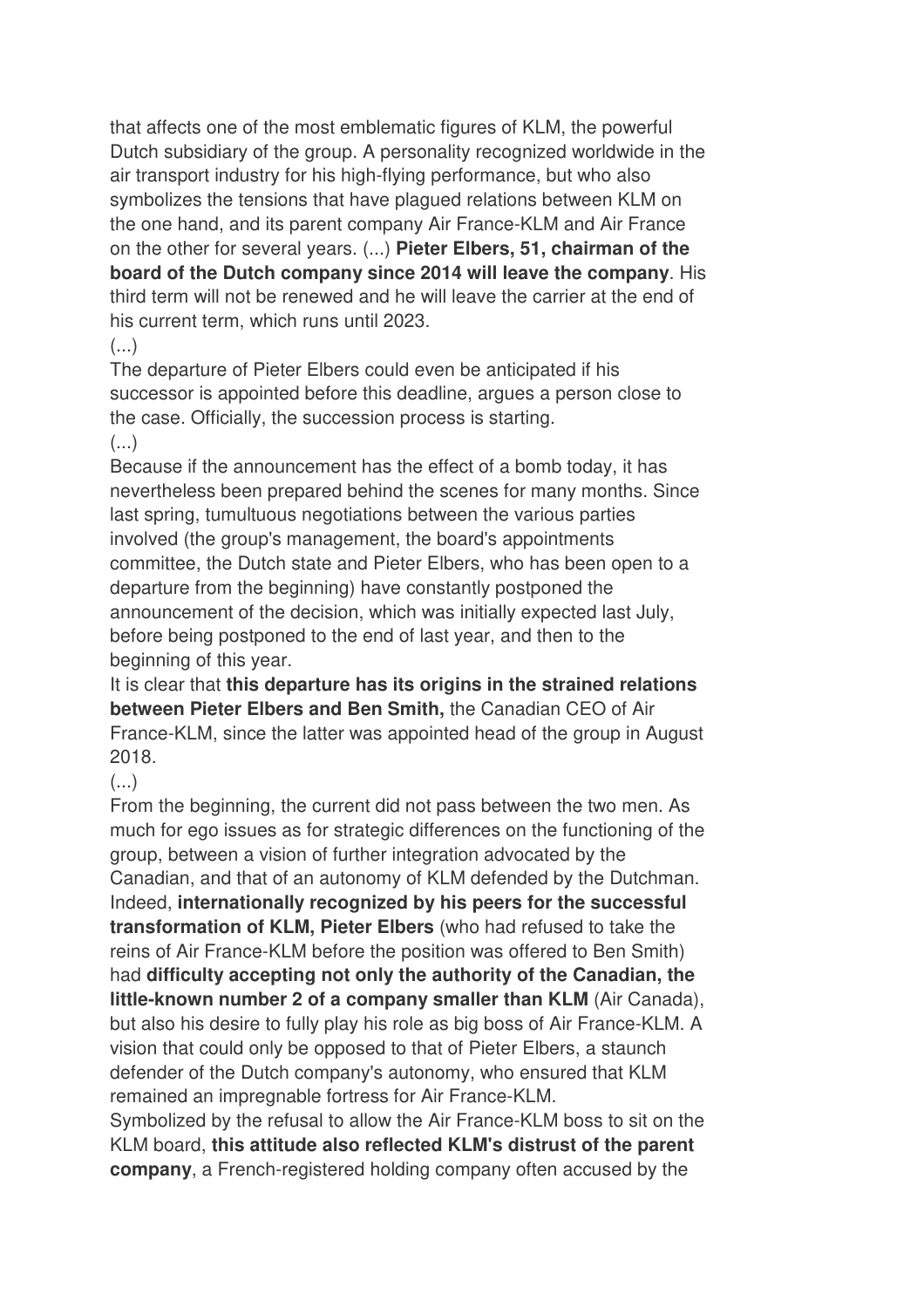Dutch camp of protecting French interests. This desire for autonomy also reflected the fear of being bound hand and foot to the French company. The chronic financial difficulties of Air France since 2008 and the multiple strikes that affected the French company between 2014 and 2018 (they cost nearly one billion euros), had reinforced the deepseated conviction within the Dutch company to distance itself from Air France.

**This war of leaders reached its climax in early 2019 when** it led to a psychodrama at the time of the renewal of Pieter Elbers' second term at the head of KLM. Threats of a non-renewal of the Dutch leader set off the fire in the Netherlands.

The response has been violent. KLM employees, politicians, the press and a part of the public opinion rallied as one behind the soldier Elbers. Above all, **it pushed the Dutch government to launch an incredible stock market raid in the greatest secrecy, in order to take over 14% of Air France-KLM's capital**, a level equivalent to that of the French government. The Hague's objective: to have as much influence on the group's strategy as the French state. However, this blitzkrieg ended like a sword in the water: it did not prevent Ben Smith from joining the KLM supervisory board.

While the Covid crisis led each state to protect its own company, the tensions did not dissipate. Tired of this situation, Pieter Elbers showed himself open to leaving last year.

#### $\left( \ldots \right)$

Is Pieter Elbers' departure a good thing for Air France-KLM? Between those who believe that it is necessary to keep the best people at all costs and those who remind us that it is necessary to get rid of any employee who is detrimental to the group, whatever his or her value, opinions are bound to be divided. **The group will indeed lose a huge skill, a recognized and appreciated leader at KLM and in the Netherlands.** 

**Appointed in 2014 to head KLM, where he spent his entire career, Pieter Elbers has magnificently succeeded in transforming the Dutch airline**. Already very profitable, KLM has become even more so under his watch as the competitive environment has become tougher with the rise of the Gulf carriers and low-cost carriers.

But despite this excellent track record, **his departure will inevitably be seen by many as a good thing for the future of Air France-KLM, since it may remove the main obstacle in their eyes to further integration between Air France and KLM, and enable synergies to be generated and to be more efficient**. The task will not be easy. For Pieter Elbers' positions are widely shared within KLM.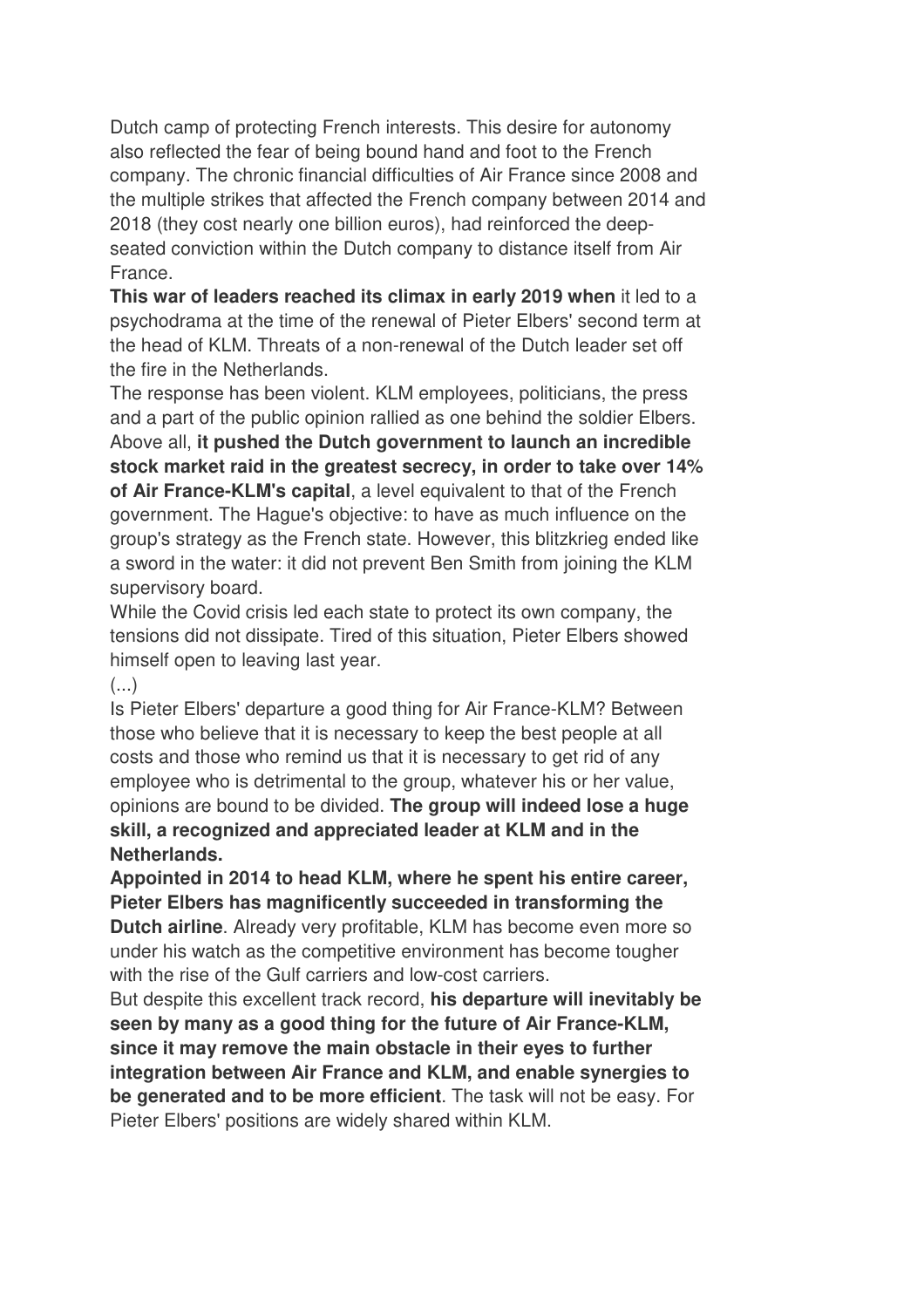#### **> KLM boss dismissed by Ben Smith**

(source Libération) January 13 - In a hushed but relentless manner, **the confrontation had been going on for months**. At the head of Air France-KLM, the third largest European airline (75,000 employees, 11.1 billion euros in revenues in 2020 and 554 aircraft), **Benjamin Smith was at odds with Pieter Elbers**, the head of the Dutch national airline KLM, which merged with Air France in 2004.

(...) According to

information from Libération, the holding company that oversees the two companies should announce that **Pieter Elbers will not be renewed for a third term at the head of KLM and** that **a successor is already being sought.** 

 In the diplomatic language of business, this type of formula means that the executive is leaving, not really of his own free will, and that discussions about his severance package will now begin. This dismissal is the culmination of a conflict that has been brewing for more than two years. On one side, the group's boss, the Canadian Benjamin Smith, appointed in the summer of 2018 to turn around Air France in poor shape against KLM. On the other Pieter Elbers, who has always looked down on this larger French sister, more powerful in terms of revenue and number of aircraft, but with a much more modest financial performance. **In fact, the KLM boss has always preferred to play solo rather than seek cooperation with Air France. He was supported in this by the Dutch government, which was anxious to preserve the identity of KLM, the country's leading private company, in the face of Air France's perceived imperialist ambitions.** The two men never got along and differences quickly developed on all key issues.

**In 2019, a first attempt to sideline Pieter Elbers was led by Benjamin Smith**. It failed because he did not succeed in being co-opted onto the KLM Board of Directors, which has decision-making powers in this area. Coincidence or coincidence? A few weeks later, and without telling anyone, the Dutch government bought 14% of Air France-KLM's capital on the financial markets, so as to be on the same level as the French state. At the time, the French government moderately appreciated what seemed to be a strong response to Elbers' attempted dismissal. This time around, things have changed. Benjamin Smith has succeeded in joining the KLM supervisory board and has been able to convince a number of directors to follow him on this change. Especially since the health crisis has come and gone. It has seriously affected air transport. Air France-KLM received a 4 billion euro government-guaranteed loan and 3 billion euros in direct aid. The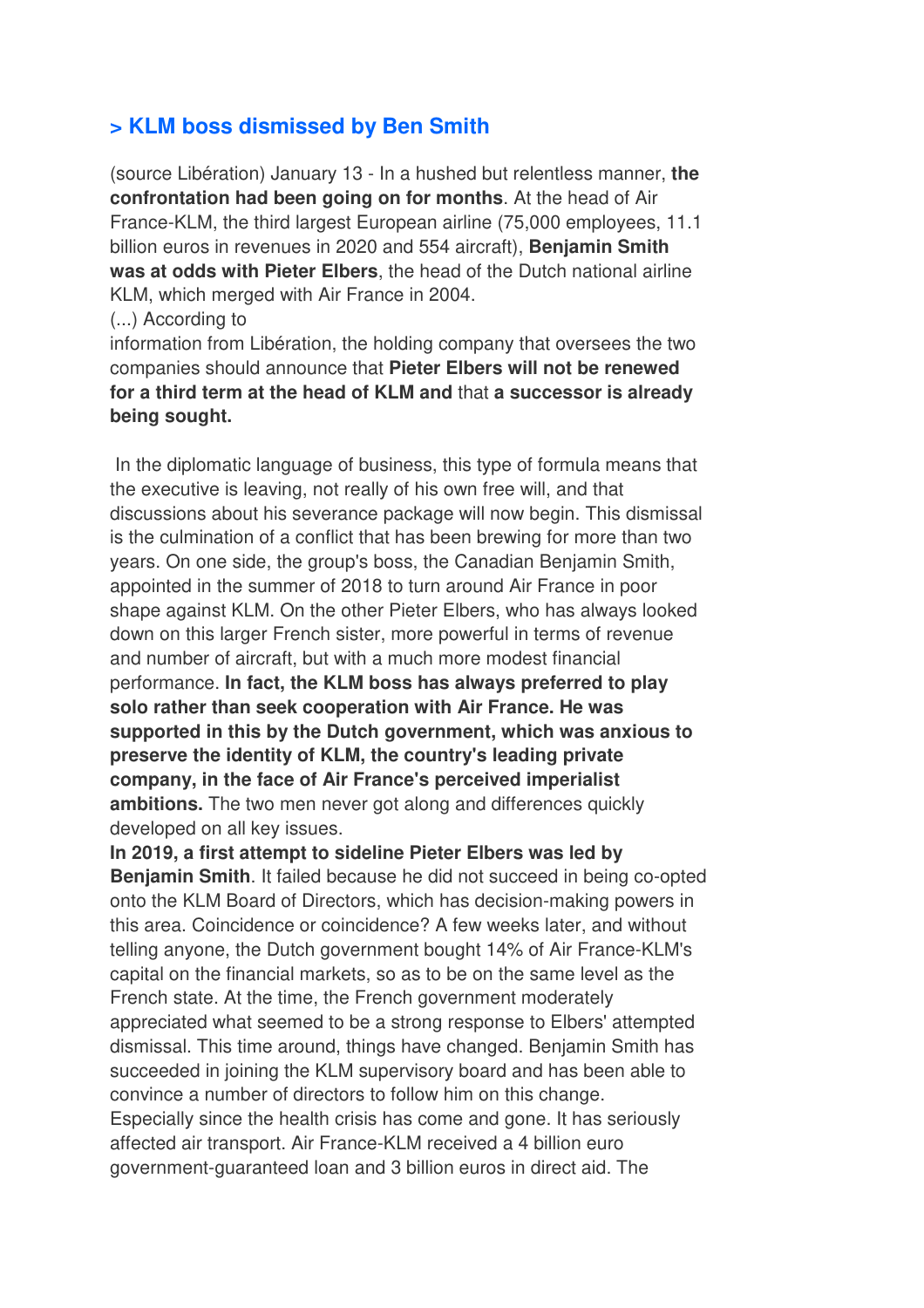company is preparing to launch a capital increase of 1 billion euros to cope with an activity that represents 75% of that before the pandemic. Contacted by Libération, the management of Air France did not wish to comment and simply indicated that a press release would be issued after the closure of the Paris Stock Exchange.

**My comment:** A change of leadership at the head of a large company is an important event.

The departure of KLM's CEO was proposed by KLM's Supervisory Board (the equivalent of the Board of Directors) on January 10.

It was ratified by the Air France-KLM Board of Directors on January 13.

I will not comment on what has been written here and there about the relationship between two of the three leaders of the Air France-KLM group and its main subsidiaries, Air France and KLM.

However, I would like to acknowledge that Mr. Pieter Elbers has been an excellent manager of KLM. I salute his attachment and loyalty to his company.

It is now up to KLM and Air France-KLM to find a successor, either from within the Group or from outside.

The task of the future CEO of KLM will be difficult. He or she will take over the reins of an airline that was performing very well before the health crisis.

Now, the context is different.

- Environmental pressure has increased significantly over the past two years.
- Schiphol, the main airport of KLM and Transavia Netherlands, is saturated with no hope of change in the near future.

KLM's new CEO will also have to deal with a new government in the Netherlands, which came to power on Monday 10 January.

A notable change has taken place: the former Minister of Finance, Mr. Wopke Hoekstra, a liberal, has been replaced by Ms. Sigrid Kaag, the leader of the green party D66. The new government is expected to change its environmental policy, and new constraints could be imposed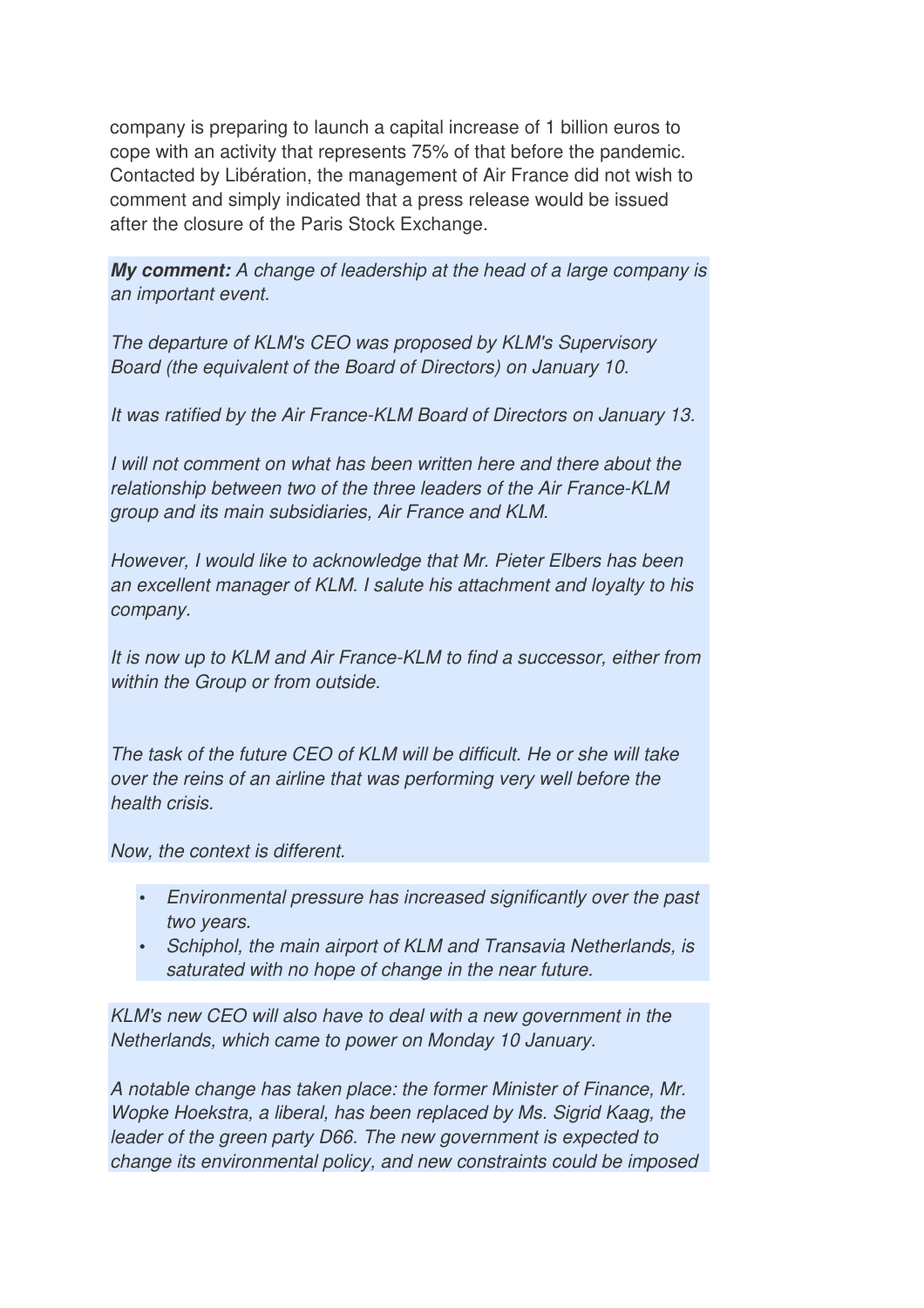## **Special Director 2022 Election**



#### **> Election of the representative of Air France-KLM PS/PNC employees and former employees shareholders**

**The vote** to appoint the next two representatives of Air France-KLM employees and former employees shareholders, one for the pilots and one for the ground staff and cabin crew, **starts this Friday, January 14.**

**Who can vote? Employees (and former employees) who own :**

**- directly in Air France KLM shares** from the ORS or ESA transactions, **managed in registered form by Société Générale, - or in units in** one or more mutual funds specific to the Air France group **(Concorde, Majoractions, Aeropelican).** 

Everyone will vote in the college to which they belong (Pilot or PS/PNC).

**If you are concerned, you should have received the voting material at home** (by mail or by post). It contains your identifier, your personal code and a note on how to use the voting website. Keep it carefully until the end of the possible second round (until February 15).

#### **You will be able to vote by Internet from Friday, January 14, 2022 at 9:00 am to Friday, January 28, 2022 at 2:00 pm.**

**My comment:** If you are part of the electorate and you have not received your voting material, you should contact 0800 10 12 30.

Attention: beforehand, think of checking on the Natixis or Société Générale website that you still own shares in the Concorde, Majoractions, Aeropelican funds.

I advise you to send the letter by e-mail rather than by post.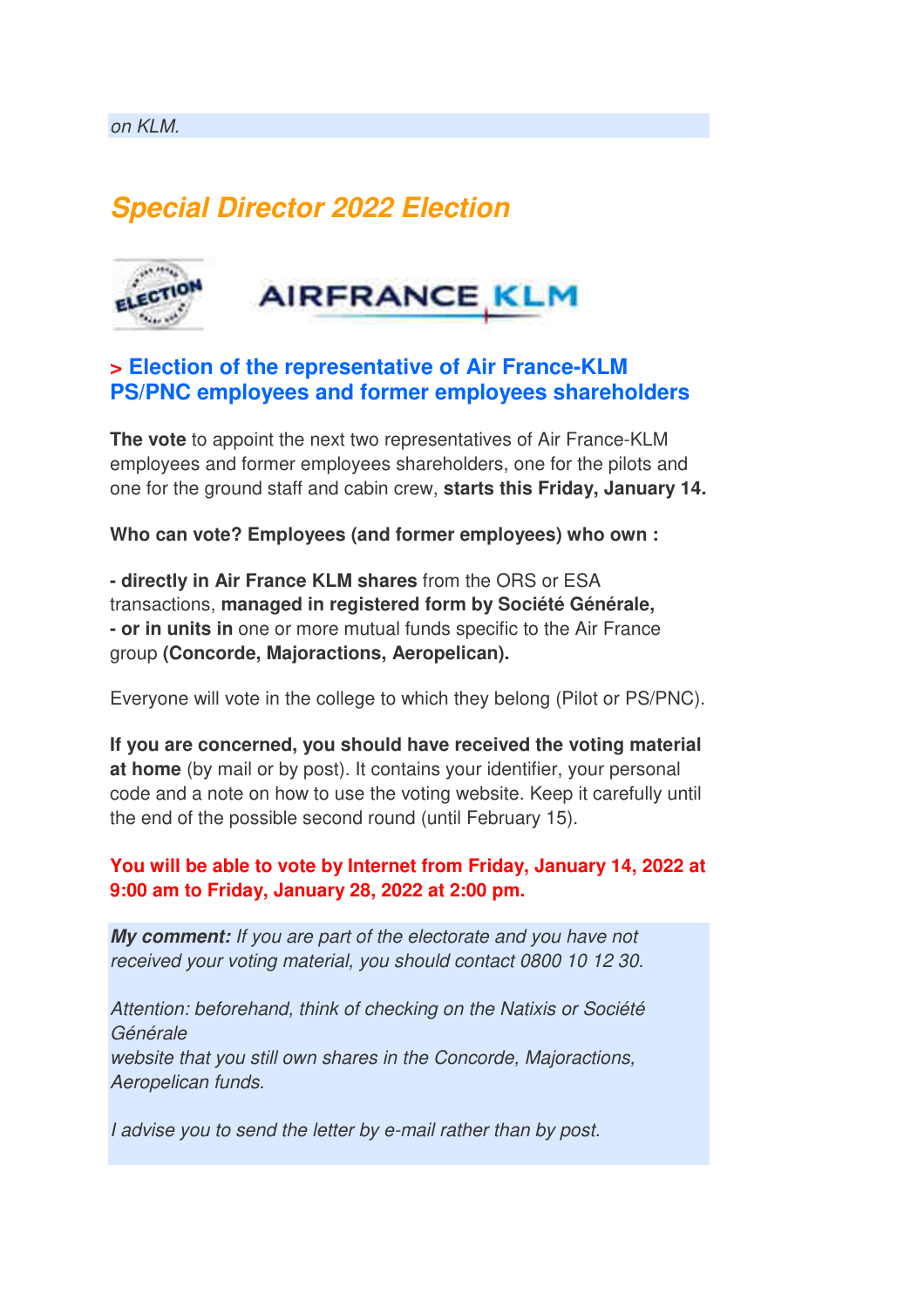You will find on my site the contacts of Natixis and Société Générale.

#### **> A requirement at your service**

I am running for your vote with Nicolas Foretz, PNC, as my replacement.

For your information, the electoral code states that Each candidacy must include, in addition to the name of the candidate, the name of his or her possible replacement, who will complete the mandate if the elected representative leaves the Air France-KLM company.

This is not a "substitute" role, which can represent the elected representative according to the schedule: it is a question of taking over the mandate of the elected representative if he or she is unable to assume it, as his or her link with the Air France-KLM company has been severed. "In the event of a vacancy, this replacement is made for the remainder of the term of office by the alternate identified at the time of appointment by the employee shareholders", in accordance with the Articles of Association.

#### **> Our objectives for this 4-year term**

- To continue my work on the Air France-KLM Board of Directors with conviction and a sense of purpose. I can count on Nicolas' support.
- To share with you every Monday the latest news on air transport via the Air France-KLM Directors' Newsletter.
- Enrich and promote the navigaction.com website, a mine of information for employees and former employees who are shareholders.
- Promote a capital increase reserved for employees and former employees.
- Convince our managers of the value of restoring the matching contribution when employees invest their profit-sharing bonuses in AF-KLM shares.
- Continue our work on sustainable aviation in conjunction with the Air France-KLM Sustainable Development teams, the CSR Committee of the Air France-KLM Board of Directors and the OMNES association.

#### **> My Balance Sheet**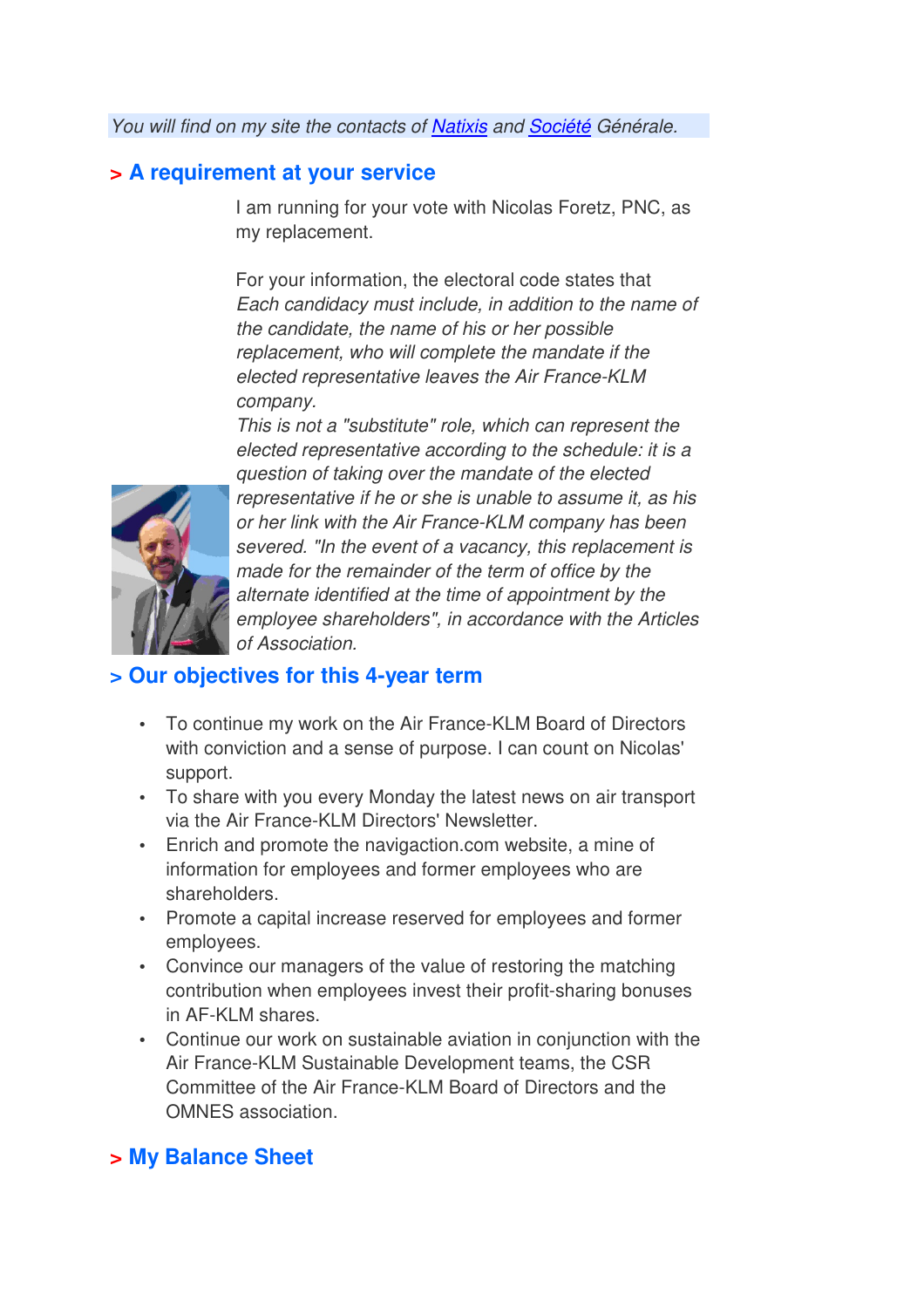I have been your representative on the AF-KLM Board of Directors for five years. Throughout my term of office, and especially during the health crisis, I have endeavored to :

- to inform the eighteen other directors and the management team on the options available to us, by providing a long-term vision,
- to provide knowledge of the company in the broadest sense (employees, shareholders, business sectors, unions, etc.),
- to influence the final decisions.

With the members of the **Compensation Committee,** ,,I study the specific conditions and benefits of our executives. As the representative of the largest group of employee shareholders, I present the diversity of your points of view to this body. I advocate the weighting of the variable part of their remuneration by introducing social criteria favorable to employees.

**As a member of the Audit Committee**, I examine the Group's financial statements with a select committee of directors, and I monitor the effectiveness of the internal control and risk management systems.

#### **> My activity within OMNES**

**I co-chair OMNES,** an association that organizes seminars for the group's trade unionists. During the health crisis, **we worked on the concept of Sustainable Aviation**. In particular, we published a dozen infographics presenting solutions leading to reductions in CO2 emissions (see my **Letter 835.htm**).

**With a group of enthusiasts, I participated in the creation of the Sustainable Aviation Observatory, announced by the Minister of Transport on December 10, 2021.** The observatory will work on the effects of air transport on global warming and on the actions implemented at national, European and international levels to decarbonize the sector, with the help of actors and observers of the sector.

You can ask me your questions by writing to me: message for François Robardet

**I thank you for the wishes you have sent me and for the confidence you have shown me through your messages**.

#### **If you enjoy my Newsflashes and Letters, please pass**